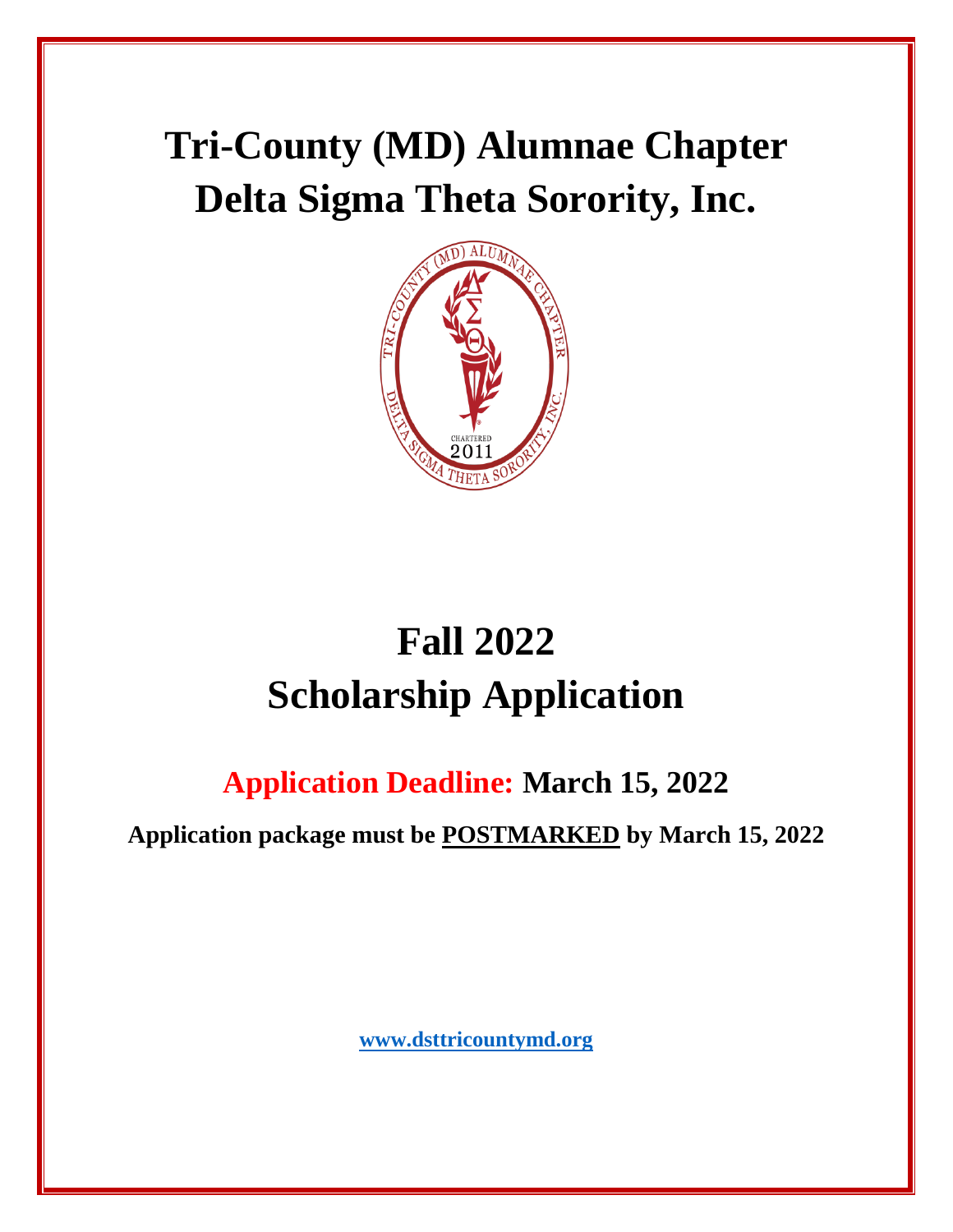## **DELTA SIGMA THETA SORORITY, INC.**

Delta Sigma Theta Sorority, Incorporated is a, not-for-profit organization whose purpose is to provide assistance and support through established programs in local communities throughout the world.

Founded on January 13, 1913 by twenty-two collegiate women at Howard University, the Sorority is currently a sisterhood of more than 200,000 predominately Black college educated women.

This includes 1,000 collegiate and alumnae chapters located in the United States, Canada, England, Japan (Tokyo and Okinawa), Germany, the Virgin Islands, Bermuda, the Bahamas, and the Republic of Korea.

The major programs of the sorority are based upon the organization's Five-Point Programmatic Thrust:

- Economic Development
- Physical and Mental Health
- Educational Development
- Political Awareness and Involvement
- International Awareness and Involvement

### **SCHOLARSHIP AWARDS**

In support of educational development and academic excellence, the Tri-County (MD) Alumnae Chapter (TCMDAC) offers the following types of scholarships:

| <b>Scholarship Name</b>            | <b>Award Amount</b> |
|------------------------------------|---------------------|
| Elvear B. Johnson (Ph.D.)          | \$1,000             |
| <b>Educational Program</b>         | \$500               |
| College of Southern Maryland (CSM) | \$500               |
| <b>Tri-County Maryland</b>         | \$1,000             |
| Career/Vocational/Technical        | \$750               |
| The Zandra Isaac Book Scholarship  | \$500               |

# **APPLICATION PROCEDURES**

#### **The applicant must meet the following criteria in order to be eligible for a scholarship:**

- Reside **or** attend a high school in the TCMDAC service area
	- o High schools include: La Plata, St. Charles, Thomas Stone, Career & Technology Academy, Calvert, Huntingtown, Northern, Patuxent, Chopticon, Great Mills, Leonardtown and the James A. Forrest Career & Technology Center.
- Must be a graduating high school senior **or** CSM student **or** previous TCMDAC scholarship recipient.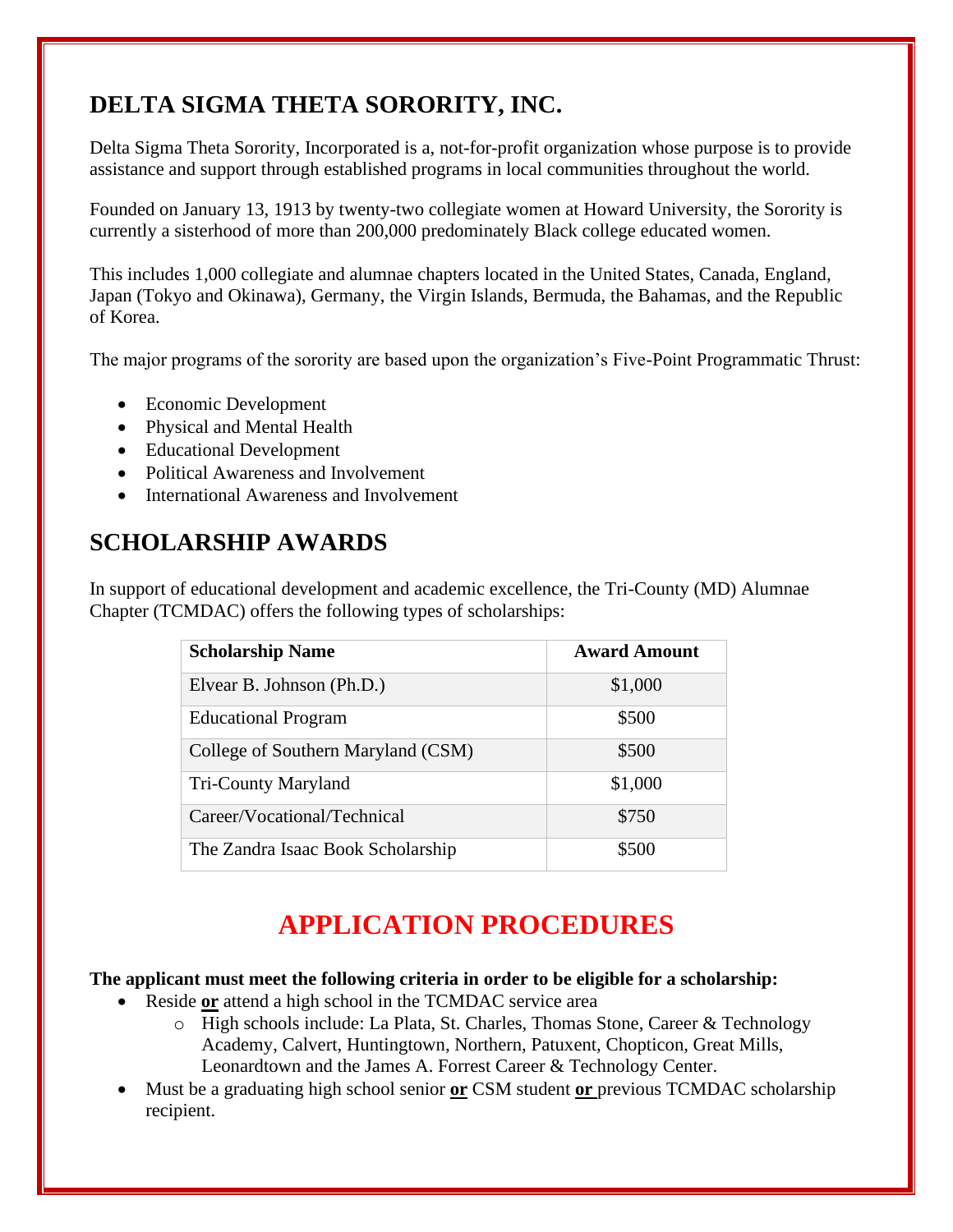- Plan to attend a two-year or four-year university or college OR a Career/Vocational/Technical program as a full-time student.
- Applicants must NOT be the child or stepchild of a current TCMDAC member.

#### **The following documents MUST be attached to your completed application form:**

- **Official High School or College Transcript.** The high school transcript must include the (1) first semester of your senior year, (2) cite the cumulative grade point average, and (3) be in an envelope sealed and signed by a school official. For college students the current official transcript must be sent directly to TCMDAC from the university.
- □ Test Scores. A copy of your SAT or ACT scores sent directly from your high school in an envelope sealed and signed by a school official (high school applicants only)
- □ **School Recommendation.** One typed, signed, and dated current 2021/2022 letter of recommendation from a school official (i.e. principal, teacher/instructor, counselor, advisor, etc.) on the school's official letter head. The recommendation should include the length of time the recommender has known the applicant and in what capacity; and highlight the applicant's academic achievements, personal characteristics and leadership ability/skills.
- **Community Service Recommendation.** One typed, signed, and dated current 2021/2022 letter of recommendation from a community service official or authorized representative of an organization verifying applicant's current community service involvement. The letter must be on the organization's official letterhead. The recommendation should include the length of time the recommender has known the applicant and in what capacity; and demonstrate active involvement to benefit the organization and/or community.
- **Essay:**
	- **Dr. Elvear B. Johnson Scholarship:** a typed one-page essay on why you chose education, liberal arts, science, technology, engineering or math as a career choice.
	- **Educational Program Scholarship:** a typed one-page essay explaining the impact TCMDAC Educational Program had on your academics and/or personal growth.
	- **CSM Scholarship; Tri-County Maryland Scholarship; The Zandra Isaac Book Scholarship; Career/Vocational/Technical Scholarship:** a typed one-page essay describing a community service project. (Maximum of one typewritten page, double spaced, 12-point font).
- **Color photograph**. Recent portrait (wallet size senior picture/headshot). No proofs or personality shots. Applicant's name should be printed on the back of the photo.
- $\Box$  A copy of the acceptance letter from a four-year university or enrollment verification for college applicants (must be provided if awarded a scholarship)
- **Awards.** A list all academic awards, school and community service involvement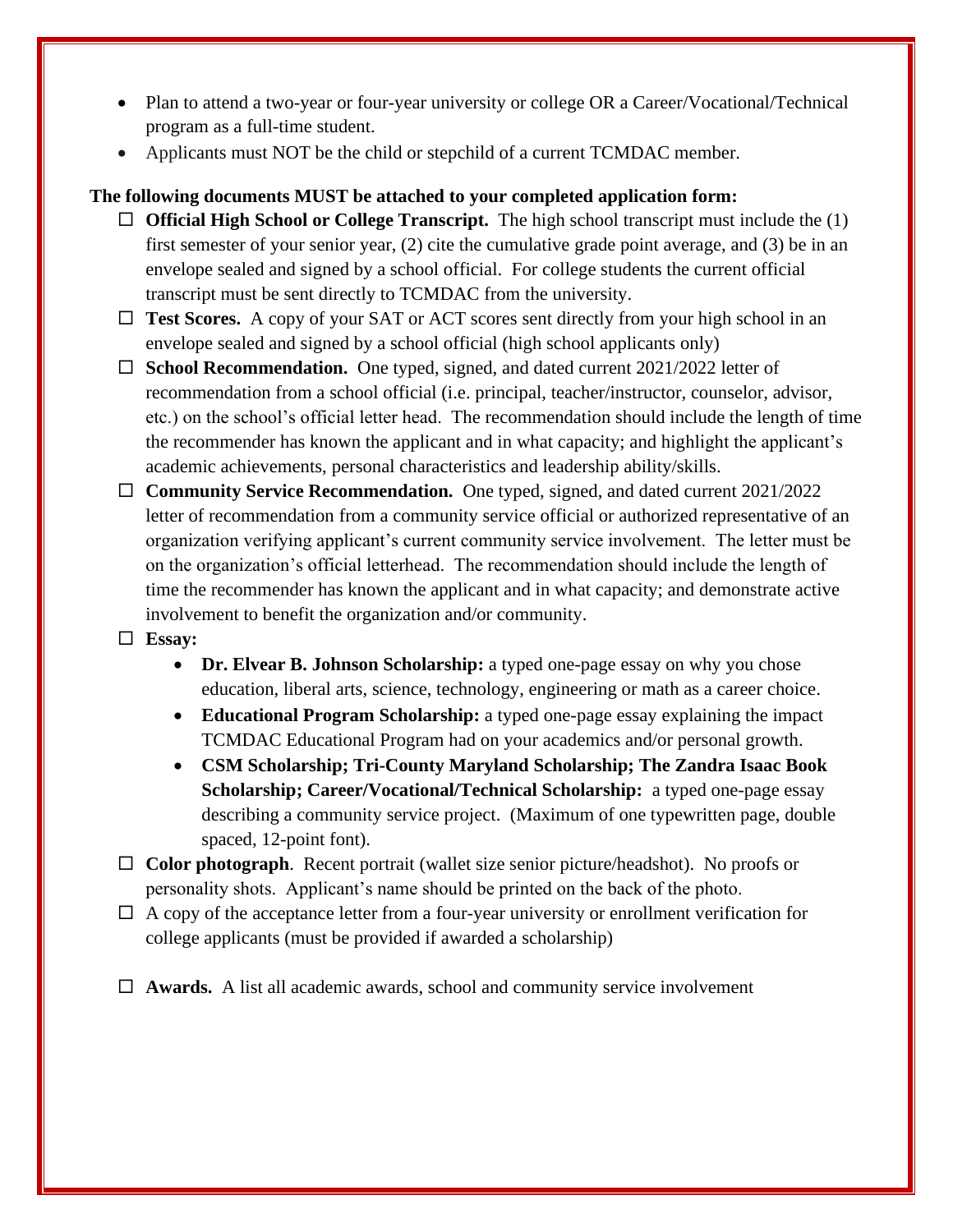A completed 2022 TCMDAC Scholarship Application Form along with relevant items on the checklist MUST be submitted as one complete application package. If any items are omitted or the application (including the Essay) is not typed, the application will be deemed incomplete and will not be considered. Incomplete package will not be returned. All information provided is considered confidential. All materials become the property of the Tri-County (MD) Alumnae Chapter of Delta Sigma Theta Sorority, Inc.

**Submit completed application (in its original format) along with attachments, official transcript, photo and recommendations with a postmark no later than TBD to:**

> **Tri-County (MD) Alumnae Chapter Delta Sigma Theta Sorority, Inc. Attn: Scholarship Committee P.O. Box 1956 Leonardtown, MD 20650**

## **APPLICATION DEADLINE Application package must be POSTMARKED by March 15, 2022**

**For questions, please contact Dr. Treesa Elam-Respass Email: [Scholarship@dsttricountymd.org](about:blank) Phone: (301) 684-3993**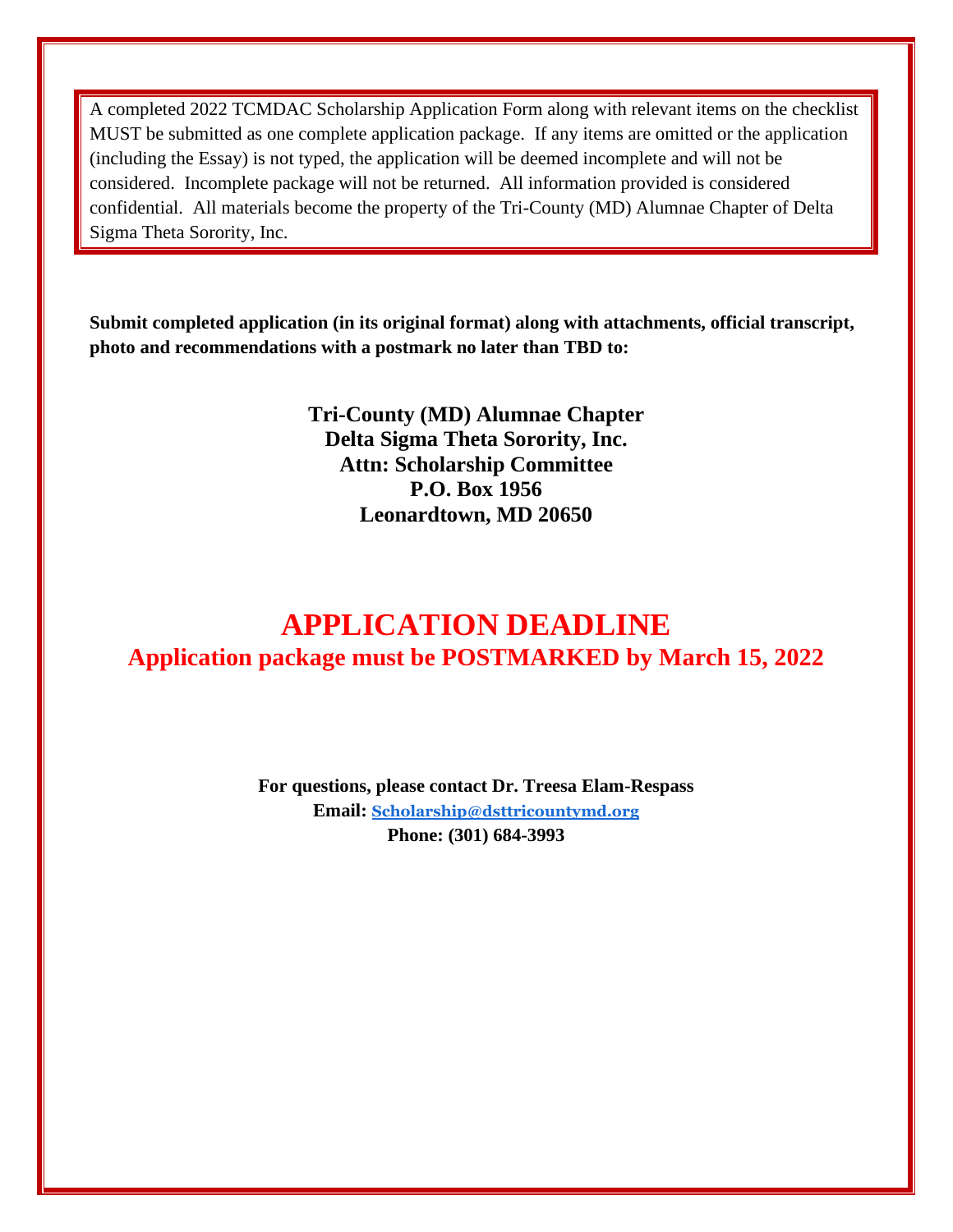## **SCHOLARSHIP SELECTIONS AND CRITERIA**

**You may apply for multiple scholarships. Place a check next to ALL applicable scholarships for which you wish to apply and provide ALL supporting documentation.**

#### ☐ *ELVEAR B. JOHNSON (Ph.D.) SCHOLARSHIP:*

Students applying for the Elvear B. Johnson (Ph.D.) Scholarship must meet the following criteria:

- Reside *or* attend a public school in the TCMDAC service area, which includes all of Calvert and St. Mary's Counties and Charles County (east of Route 301).
- Be a high school senior with a **grade point average of 3.0 or above**;
- Be able to demonstrate community or extracurricular involvement;
- Be accepted by or planning to attend an accredited four-year university or college as a full-time student beginning in the fall of 2022; and
- Be planning to pursue a major in one of the following areas: Education, Liberal Arts, Science, Technology, Engineering or Math.

#### ☐ *EDUCATIONAL PROGRAM SCHOLARSHIP:*

Students applying for the Educational Program Scholarship must meet the following criteria:

- Maintain active participation in a TCMDAC Educational Programs (Delta GEMS or EMBODI) for at least two consecutive years while in high school;
- Be a high school senior with a cumulative **grade point average of 2.75 or above**;
- Be able to demonstrate community or extracurricular involvement; and
- Apply to an accredited post-secondary education institution.

#### ☐ *COLLEGE OF SOUTHERN MARYLAND (CSM) SCHOLARSHIP:*

Students applying for the CSM Scholarship must meet the following criteria:

- Be a Tri-County resident;
- Be enrolled full-time at the College of Southern Maryland;
- Demonstrate community or extracurricular involvement;
- Have a minimum **grade point average of 2.75 GPA;**
- Provide 2 letters of recommendation from a current instructor or a leader in the community;
- Demonstrate financial need: and
- Provide a one-page essay on community service involvement.

#### ☐ *TRI-COUNTY MARYLAND SCHOLARSHIP:*

Students applying for the Tri-County Maryland Scholarship must meet the following criteria:

- Reside **or** attend a high school (public or private) in the TCMDAC service area, which includes all of Calvert and St. Mary's Counties and Charles County (east of Route 301);
- Be a high school senior with **a grade point average of 2.75** or above;
- Be able to demonstrate community or extracurricular involvement; and
- Be accepted by or planning to attend an accredited four-year university or college as a full-time student.